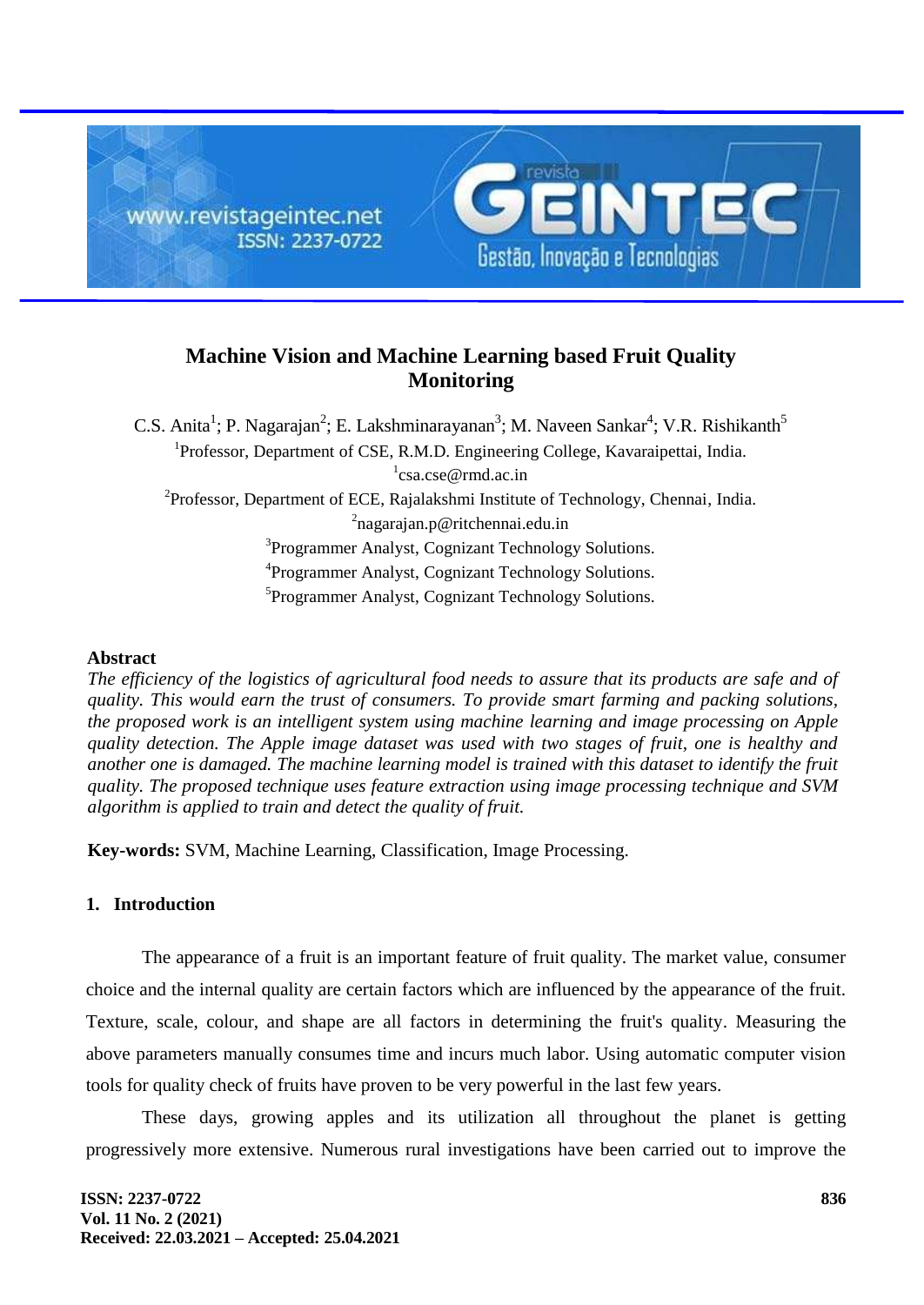quality of apples. The tomato nursery Shinchi Agri-Green executes IoT innovations for the screening of the stages of development on tomatoes. This framework also helps in the control of the supply of water and supplements. In addition with the experience of ranchers this framework helps the ranchers in plant observation with less human intervention.

#### **2. Related Work**

Thengane and Gawande in their work propose the algorithm for using a simple Arduino-based device to track various stages of tomato ripening. The data will be predicted and shown based on the tomato's colour changes. The mean of tomato colour space values is serially sent to the Arduino microcontroller using the acquired image, and the colour of tomato and the accompanying notification is sent to the farmer using the GSM module. 1st In their paper, Wspanialy and Moussa introduce a powdery mildew recognition machine vision device for greenhouse use [2]. A Hough forest is used to identify potential powdery mildew, and augmented lighting is used to eliminate clutter and reduce the search room. The identification rate on greenhouse tomato plants was 85 percent in field research.

In their paper, Shamshiri, Jones, Thorp, and Ahmad detail the optimal, marginal, and failure air and root-zone temperature, relative humidity, and vapour pressure deficit for effective tomato greenhouse cultivation [3].

This system is developed using a variety of technologies, including machine learning algorithms, which are trained using a variety of datasets, and an advanced algorithm called the SVM (Support Vector Machine) algorithm, which influences the location and orientation of the hyperplane. We use these help vectors to improve the classifier's margin. If the support vectors are removed, the hyperplane's position would change. These are the considerations that will help us construct our SVM.

Greenhouse environment is different from growing fruits in the outside environment due to factors such as temperature variations. These factors definitely have an impact on the development stages and harvesting time of the fruit. Hence the factors that affect the growth of the fruit has to be monitored in order to produce quality fruit as well as to avoid conditions that will lead to abnormal growth. This paper proposes an IoT system that is used for monitoring the growth of the fruits using cameras. The images of the apple fruit are captured for further analysis. The study will detect and extract only the fruit region.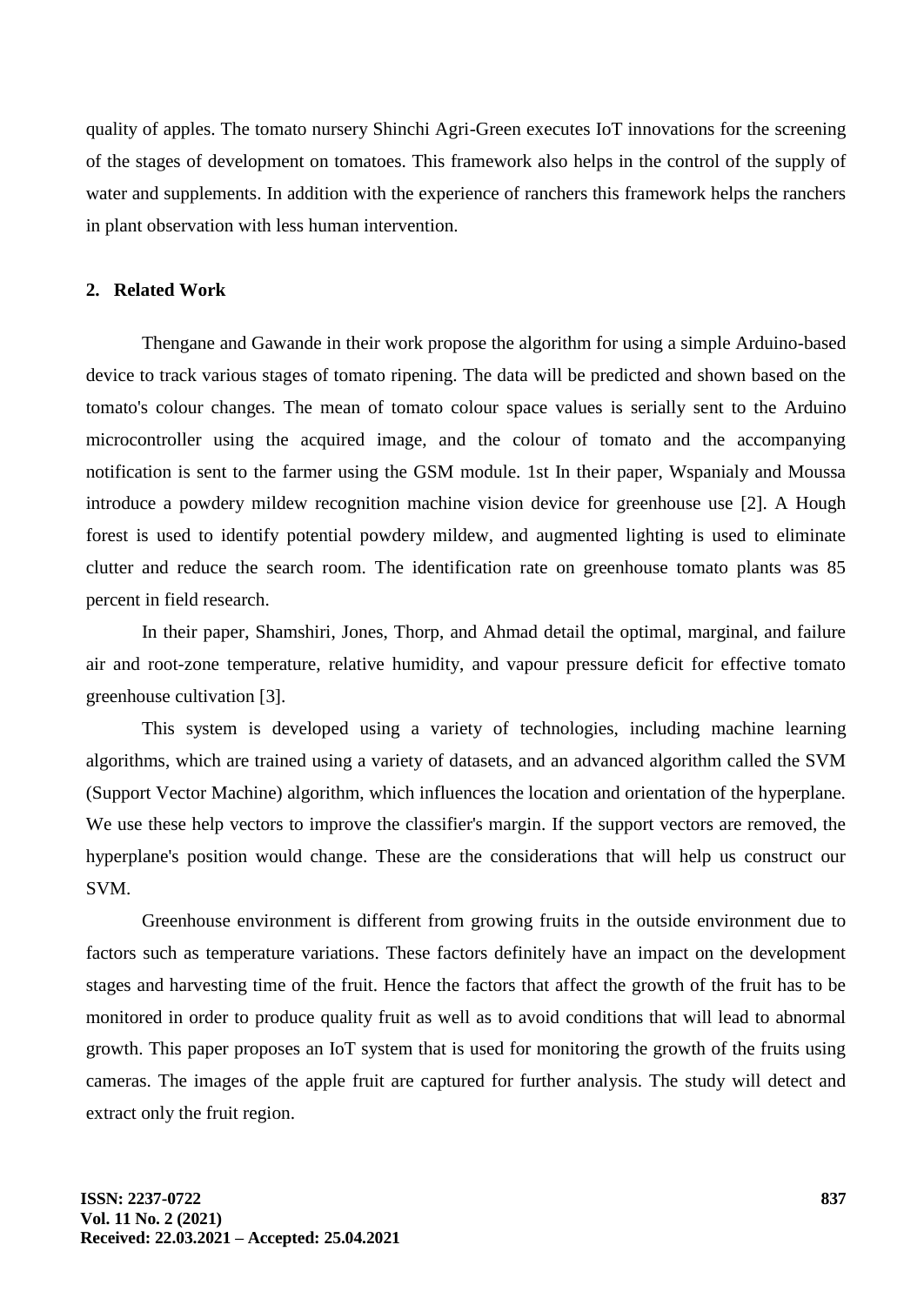#### **3. Technical Work**

We trained and tested on the dataset which we had collected from the Kaggle website consisting of more than thousands of sample images of the fruit with which the algorithm is trained. Figure 1 shows the sample images from the dataset where all the images are of a particular kind.



Fig. 1 - Sample Images from the Dataset

#### **Data Collection**

Selection of quality data for analysis is the most important step in the data collection process. Here we used fruit images downloaded from Kaggle. We have taken images of apples with two classes damaged and healthy.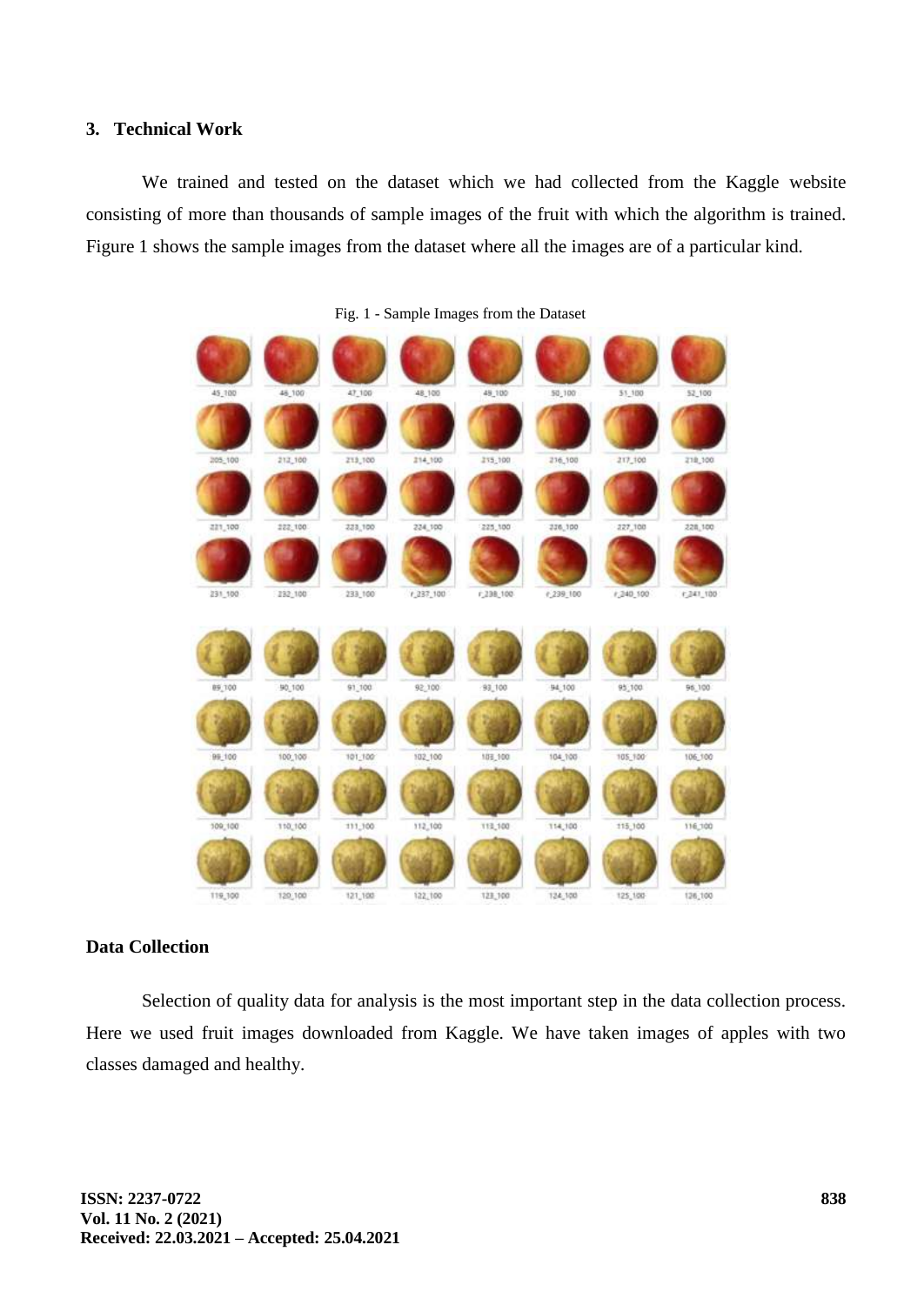# **Data Visualization**

In our approach, the fruit detection is shown as a visualization part [4]. Understanding the dataset with the help of charts and images is more appealing.

#### **Data Preprocessing**

The raw data is now converted into a form that fits an algorithm in order to get the cleaned data.

#### **Image Pre-processing**

In image pre-processing data is cleaned [5].The cleaned data is now taken to serve as input for the preprocessing stage.

Images from the dataset folder are taken for pre-processing, The cv2.cvtColor(image, cv2.COLOR\_BGR2HSV) model is used to quantify the image color. The image's segment and histogram color features are extracted [8]. The extracted details are mapped for every image ID and feature values are written in dataset.csv. The sample of stored values for dataset images is shown in Figure 2.

| Training/damage/1.jpg | damage | 0 | 0 0.991246 | o  | o | o | O. | Ø. | 0 | 0 | O. |  |
|-----------------------|--------|---|------------|----|---|---|----|----|---|---|----|--|
| Training/damage/1.jpg | damage |   | 0.991246   | ū. | 0 |   | 0  |    |   |   | O. |  |
| Training/damage/1.jpg | damage |   | 0 0.991246 |    | o |   |    |    |   |   | O. |  |
| Training/damage/1.jpg | damage |   | 0.991246   | o. | 0 |   | 0  |    | ø |   | o  |  |
| Training/damage/1.jpg | damage |   | 0 0.991246 |    | 0 |   | O. |    |   |   | O. |  |
| Training/damage/1.jpg | damage |   | 0.991246   |    | 0 |   |    |    |   |   | o  |  |
| Training/damage/1.jpg | damage |   | 0 0.991246 |    | 0 |   | ō  |    |   |   | O. |  |
| Training/damage/1.jpg | damage |   | 0.991246   |    |   |   |    |    |   |   |    |  |
| Training/damage/1.jpg | damage |   | 0 0.991246 | O  | 0 |   | O. |    |   |   | O. |  |
| Training/damage/1.jpg | damage |   | 0.991246   | O. | 0 |   | o  |    |   |   | 0  |  |
| Training/damage/1.jpg | damage |   | 0 0.991246 |    | 0 |   |    |    |   |   | O. |  |
| Training/damage/1.jpg | damage |   | 0.991246   | O. | 0 |   | o  |    |   |   | O. |  |
| Training/damage/1.jpg | damage |   | 0 0.991246 |    | 0 |   | Đ. |    |   |   | O. |  |
| Training/damage/1.jpg | damage |   | 0.991246   |    | 0 |   |    |    |   |   |    |  |
| Training/damage/1.jpg | damage |   | 0 0.991246 |    | o |   | Ω  |    |   |   | Ω  |  |
| Training/damage/1.jpg | damage |   | 0.991246   |    |   |   |    |    |   |   |    |  |

#### Fig. 2 - Stored Values for Dataset Images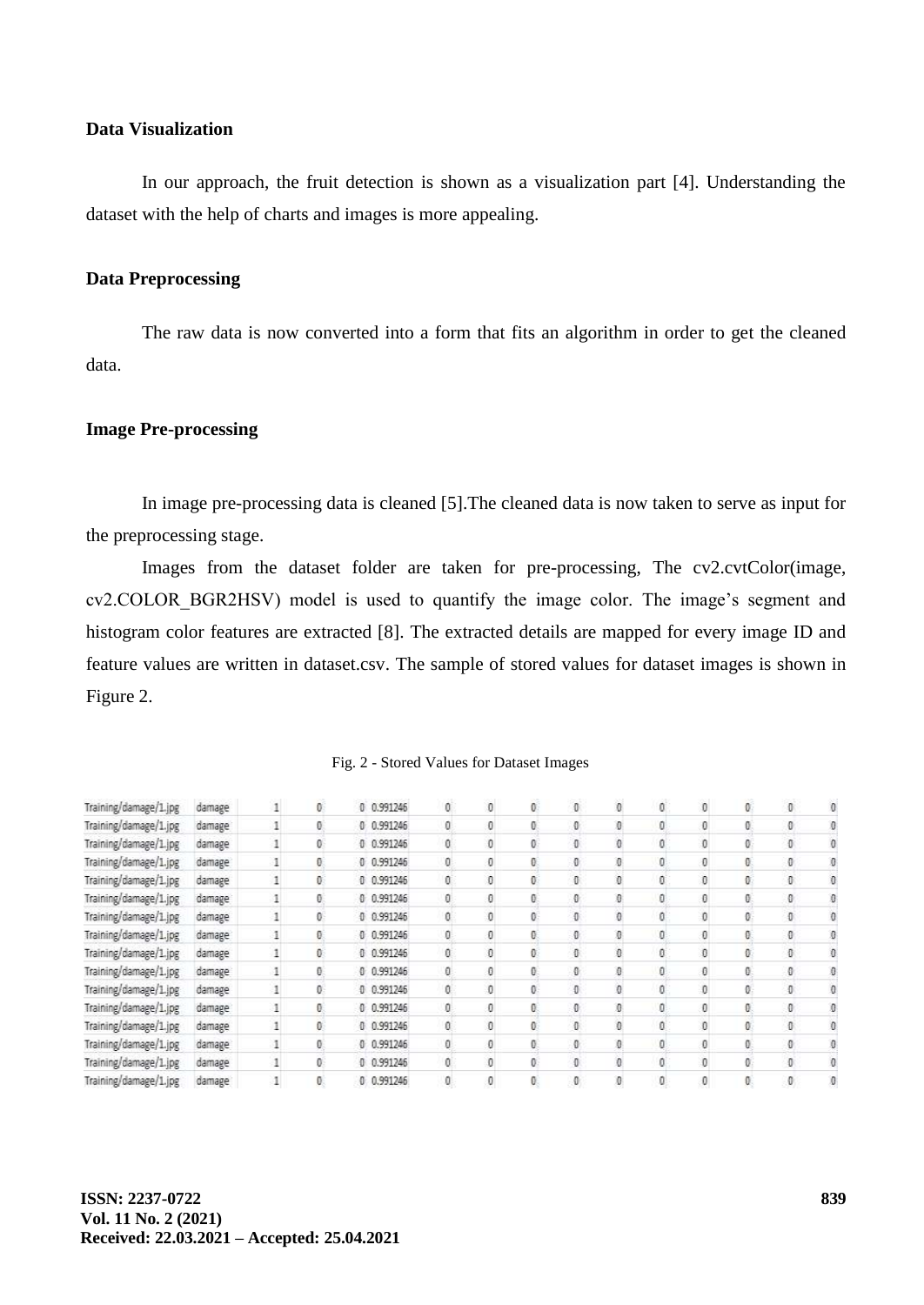#### **Support Vector Machine (SVM) Algorithm**

SVM (Support Vector Machine) is a supervised machine learning algorithm for solving classification and regression problems [7]. Nonetheless, it is mostly used to overcome classification problems. The feature vector is the value of a particular coordinate in the SVM algorithm, and each data object is plotted as a point in n-dimensional space (where n is the number of features you have). Then, as shown in Figure 3, we perform classification by finding the hyper-plane that clearly separates the two classes.

SVM is a supervised machine learning algorithm that can be applied to classification and regression problems. It converts the original using a method called as the kernel trick, and then uses these transformations to find an ideal boundary between the possible outputs.



Fig. 3 - Hyperplane Differentiating the Two Classes

#### **4. Fruit Quality Classification**

Input image is taken and its features are extracted. The image features are applied pre-processing stages mentioned in the above module and the image is converted to features. The features are compared with dataset features from dataset.csv file by applying SVM algorithm. Figure 4 depicts the SVM algorithm's evaluation metrics, while Figure 5 depicts the fruit quality detection from an image [6].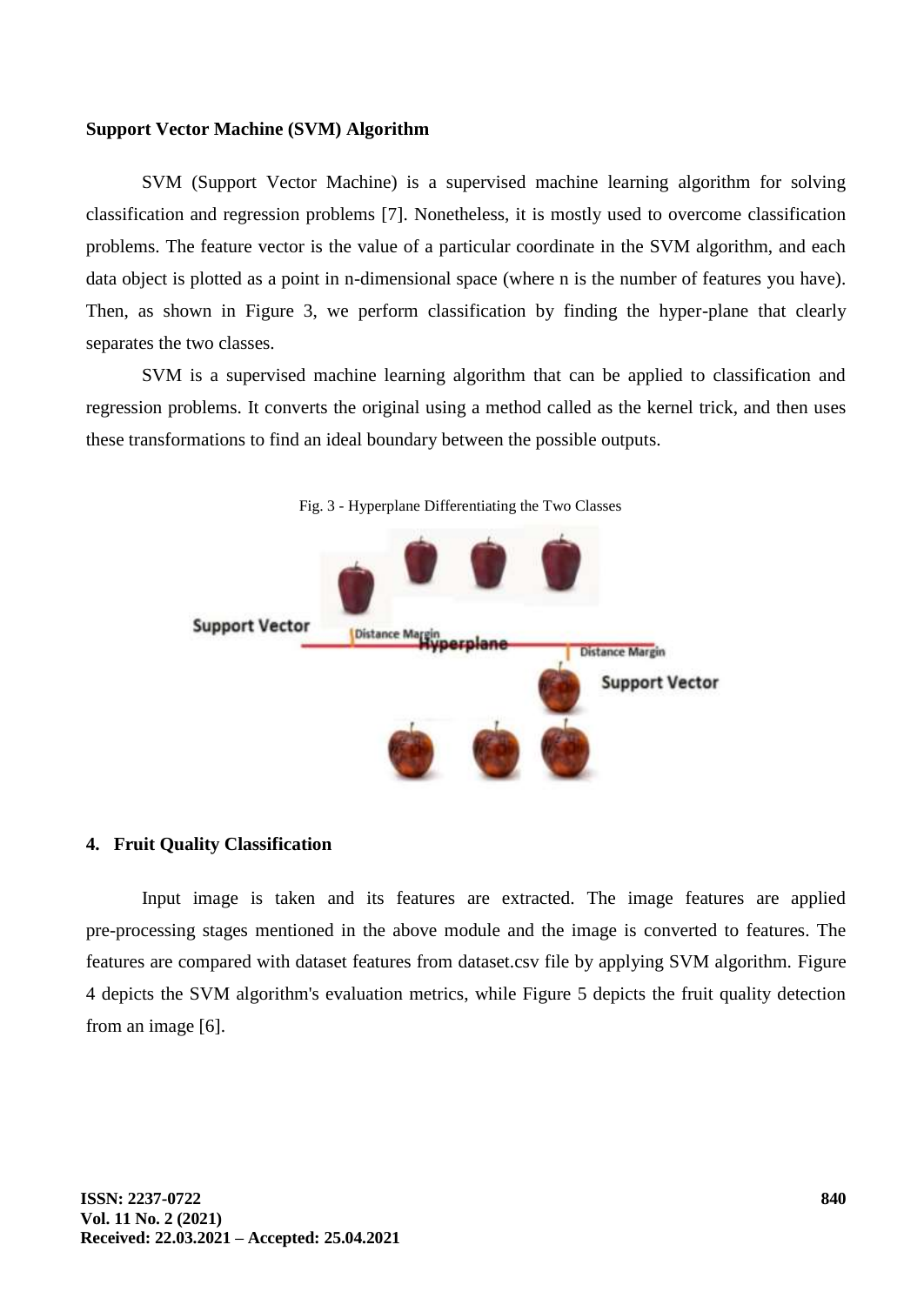#### Fig. 4 - Evaluation Metrics of SVM Algorithm







#### **5. Conclusion**

Fruits' external characteristics, such as colour, scale, shape, texture, and various defects, are critical for classification and grading. Currently, automated computer vision systems have replaced manual fruit classification and grading due to advancements in machine vision and the availability of low-cost hardware and software. Another advantage of non-destructive automation over manual labour is its ability to produce reliable, fast, objective, and effective results.

We believe that this machine vision device should be integrated into a storage process, and that the detection work should be done correctly before the agri-food is allocated and packed, in case blemished items contaminate others. We achieve a more robust algorithm through the machine vision system developed in this work, through which fruits skin defects can be detected in a more reliable and time-saving manner, as well as in a more effective and shorter logistics period, to ensure the protection and quality of goods to customers.